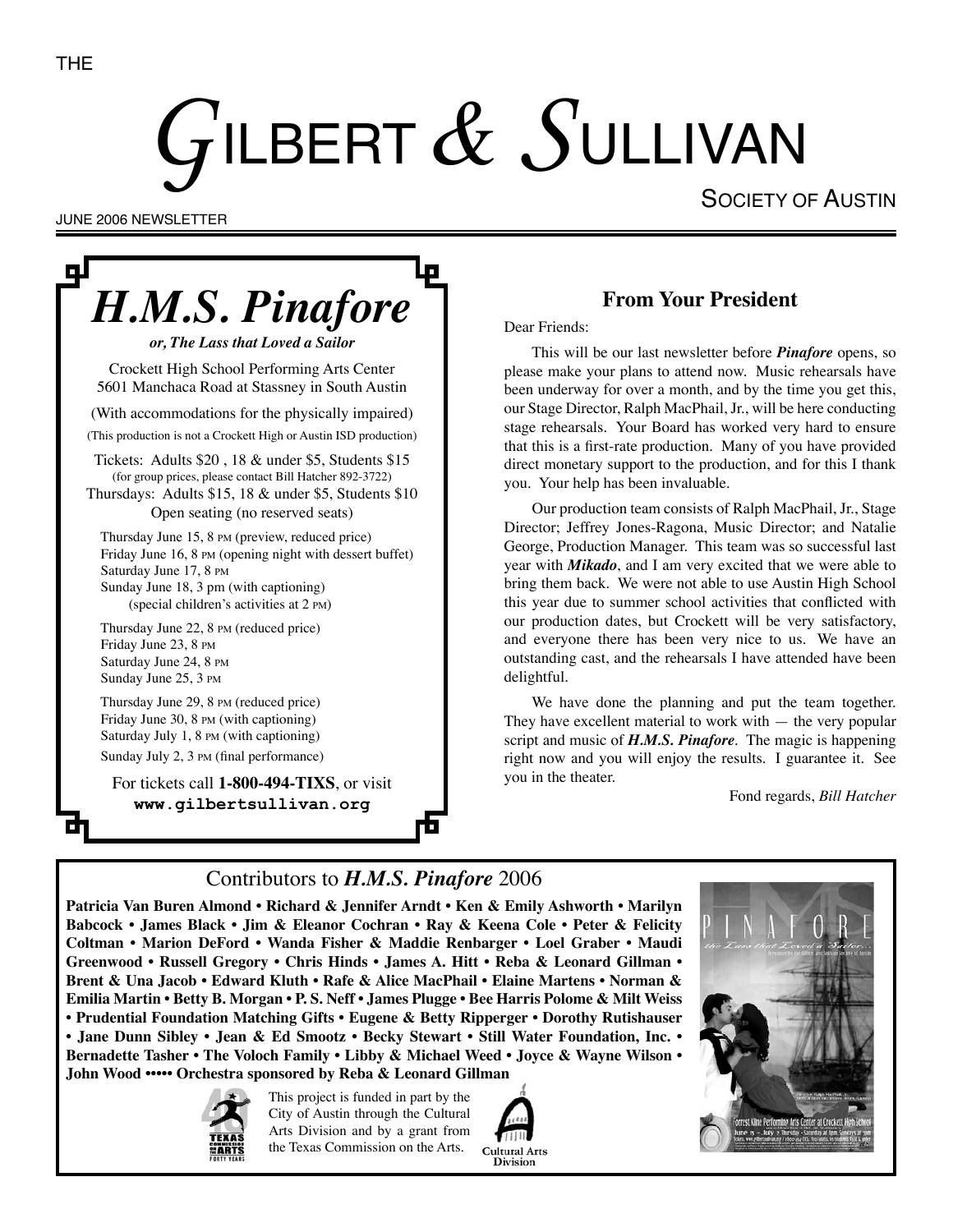**Last Musicale**

*Reba Gillman*

On Monday, May  $8th$ , about 50 people gathered in the welcoming home of Benny and Nancy Jay to enjoy one of our best programs ever. The tone was set as Chris Buggé greeted the arriving guests in a bowler hat and his best British accent. Seven-year-old Katy Fontenot was his charming and enthusiastic assistant, passing out the colorful programs. June Julian worked hard and did a spectacular job assembling excellent performers, and a good sampling of our upcoming show, *H.M.S. Pinafore*, involving the audience in all the choral responses. The overall effect was greatly enhanced by the dramatic action worked up by Janette Jones and Wayne Wyman, a knowledgeable newcomer to our ranks. Wayne also served as guest conductor of the G&S music, and gave brief introductions letting us in on amusing historical tidbits. Lynda Oswalt was the excellent accompanist.

President Bill Hatcher opened the evening welcoming us all, and especially our many visitors. Reba Gillman introduced our Guest of Honor, Anna Buchanan Miller, a long-time member and the widow of Robert Miller of Miller Blueprint Co., a third generation Austinite. Robert's grandfather played the part of Sir Joseph Porter, K.C.B. in a production of *Pinafore*  given in the late 1800s on the show boat the Ben Hur, a popular entertainment venue on what was then Lake MacDonald (now Lake Austin). The dam forming that lake broke around 1897, and washed away the Ben Hur. Anna did not live in Austin before she married Robert, but she herself had played the part of Josephine in a Junior High School production of *Pinafore* in Rutherford, Texas. She and Robert joined our Society around 1981. They had often hoped to attend a Musicale but had never managed to do so.

Reba also spoke of the public's enthusiastic welcoming of the Gilbert and Sullivan operas in Austin and the entire U.S.A. when they were first produced, and their continuing popularity to this day. She said she was passing around a sign-up sheet and for a historical perspective asked that everyone indicate what year they came to Austin. (More on this later.)

June then took over and introduced the singers. She mentioned that her first experience with our productions was with *Pinafore* in the year 2000. She said an important thing about Gilbert and Sullivan was telling stories, as we would see in this program.

There followed a rousing good time with good music, and excellent performances. At the end, after singing our traditional offerings, "Hail Poetry" and "Now to the Banquet we press," we adjourned to munch and chat as usual. Many thanks to the Jays, who both had to be away, but generously opened their lovely home to us, anyway. Thanks also to Nancy's sons Brad and Marcus, who were present to help us.

For the record, those present were: Byron Arnason, Stephanie Blackwood, Chris Buggé, Katy Fontenot, Len and Reba Gillman, Lisa Harris, Bill Hatcher, Carrie Heinley, Pat Hobbs, Cecily Johnson, Judy Johnson (Sam's mother, and a fourth generation Austinite), Hink Johnson, Matt Julian

with daughter Desirée (12 years old), Patricia Kaplan, Allan & Barbara Longacre with Ethel Harvey - their daughter's mother-in-law, Lyetta Maixner, Vivian Mansell, John Mast, Emma McNairy, Nancy McQueen, Brad Merrell, Marcus Merrell, Anna Buchanan Miller, Maurie Ommerman, Gaylon Oswalt, Steve & Eve Schwartzman, Larry Shepley, Andrée Sjoberg, Ron Snell, Marc Taslit - opera and drama coach of some of the performers - visiting from Florida, Patricia & Alfredo Torrey, Milt Weiss, Theresa Wilson, Ingrid and James Yaple, and performers: Bruce Douglas, David Fontenot, Sam Johnson, Janette Jones, June Julian, Claire Vangelisti, and Wayne Wayman and Lynda Oswalt.

| <b>We Sail The Ocean Blue</b><br>Musicale of May 8, 2006                                                                                                                                                                                                                                                                                                                 |                                                                                                                 |  |  |  |
|--------------------------------------------------------------------------------------------------------------------------------------------------------------------------------------------------------------------------------------------------------------------------------------------------------------------------------------------------------------------------|-----------------------------------------------------------------------------------------------------------------|--|--|--|
| Produced by<br>June Julian                                                                                                                                                                                                                                                                                                                                               | Stage Direction by<br>Janette Jones                                                                             |  |  |  |
| <b>Guest Conductor</b><br><b>Wayne Wyman</b>                                                                                                                                                                                                                                                                                                                             | Accompanist<br><b>Lynda Oswalt</b>                                                                              |  |  |  |
| <b>PROGRAM</b>                                                                                                                                                                                                                                                                                                                                                           |                                                                                                                 |  |  |  |
| <b>Singer's Choice</b>                                                                                                                                                                                                                                                                                                                                                   |                                                                                                                 |  |  |  |
| "C'est moi, c'est moi" from Camelot<br><b>Sam Johnson</b><br>"Villja" from The Merry Widow<br>June Julian<br>"Cain't say no" from Oklahoma<br><b>Janette Jones</b><br>"Be my love" from The Toast of New Orleans<br><b>Bruce Douglas</b><br>"Quando men vo" from La boheme<br><b>Claire Vangelisti</b><br>"If I were a rich man" from Fiddler on the Roof David Fontenot |                                                                                                                 |  |  |  |
| <b>Pinafore Sing-Along</b>                                                                                                                                                                                                                                                                                                                                               |                                                                                                                 |  |  |  |
| "We sail the ocean blue"<br>"Sorry her lot"<br>"Now give three cheers"<br>"When I was a lad"<br>"A British tar"<br>"Never mind the why and wherefore"                                                                                                                                                                                                                    | Bruce, David, &Sam<br><b>Claire</b><br>David & Sam<br><b>Sam</b><br>Bruce, David, & Sam<br>Claire, David, & Sam |  |  |  |
| <b>Closing Numbers</b>                                                                                                                                                                                                                                                                                                                                                   |                                                                                                                 |  |  |  |
| "Hail, Poetry" from The Pirates of Penzance<br><b>Ensemble</b><br>"Now to the banquet we press" from The Sorcerer<br>Tutti                                                                                                                                                                                                                                               |                                                                                                                 |  |  |  |
|                                                                                                                                                                                                                                                                                                                                                                          |                                                                                                                 |  |  |  |

#### **30th ANNIVERSARY CELEBRATION**

coming in October or early November. Ann Coltman is in charge but will be away in June and July. If you have ideas or information, please let us know. Call our office at 472-4772, or e-mail us at info@gilbertsullivan.org. or e-mail Ann at annbev@freenet.de.

The Gilbert & Sullivan Society of Austin is 30 years old!

#### **Coming**

Monday September 11, 2006, the opening Musicale for next season. Look for an announcement in the next Newsletter — September 2006.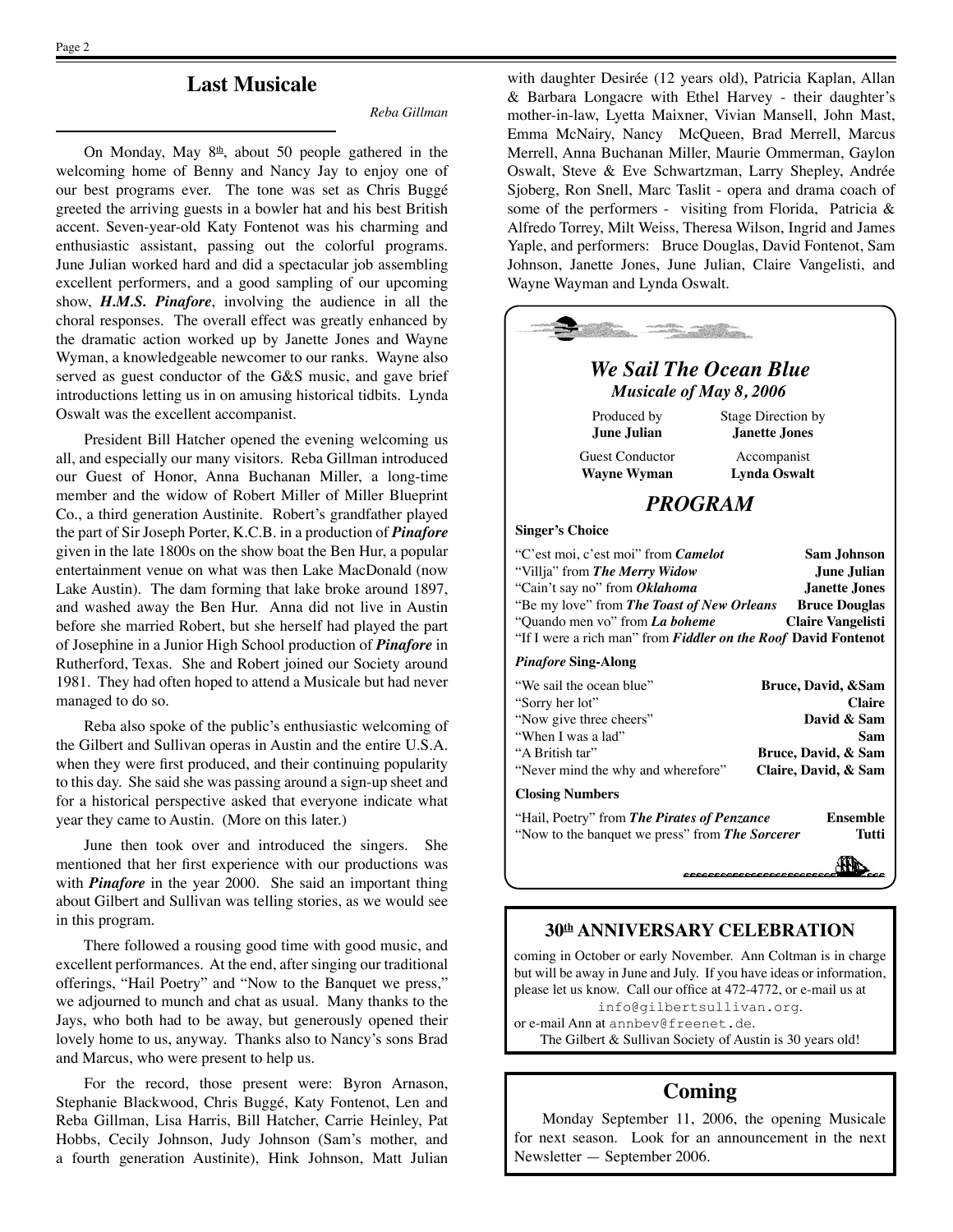#### **News of Members**

**Libby Weed** is excited to be part of the Round Rock Community Choir's June performance at Carnegie Hall in New York City. The Choir was honored to be invited to perform, but had to add members to meet the requirement of 150 singers. They will be singing Mozart's *Coronation Mass*, with soloists and full orchestra, in the legendary NYC performance hall.

Also Libby has agreed to be **Volunteer Co-ordinator**, especially for our performances of *H.M.S. Pinafore* June 15 through July 2, 2006. Helping at a performance can be lots of fun, and gives one the feeling of being part of the show. It's also a way to meet other G&S workers and possibly even the performers. **Anyone interested should call Libby at 837-5441.** 

**Jean Smootz** has regretfully resigned from the G&S Board of Directors. Her mother was scheduled for knee surgery and is experiencing other problems of getting old. Jean has taken time off to be able to help her mother.

**Dan Smith** had triple bypass surgery in April and is now out and about and doing fine. Dan attributes his fast and fine recovery to his otherwise excellent health due to his regular exercise regime.

**Russell Gregory** sounds as vigorous as ever. He reports that he doesn't let a little physical injury keep him from his performing appointments. Two days before his knee surgery he sang for the Wednesday Morning Music Club and a week or so afterward he performed for his UT 50<sup>th</sup> anniversary celebration. However, he's not planning on carrying any more laundry around. He'll use the laundry chute. (To refresh your memory: Russell fell down stairs carrying a basket of laundry and suffered severe injuries.)

That peripatetic retiree, **Ralph MacPhail, Jr.** — Rafe — was cited in Linda F. Burghardt's article "The Wit of Gilbert and Sullivan, the Joys of Yiddish: Jewish Experiences Add Another Layer of Satire to Three Famous Works," which appeared in the Sunday April  $16<sup>th</sup>$ edition of *The New York Times*. The article concerns The Gilbert & Sullivan Society of Long Island's productions of Al Grand's Yiddish transliterations of *H.M.S. Pinafore*, *The Pirates of Penzance*, and *The Mikado*. Rafe was interviewed by phone concerning the appeal of these productions.

**Pinkstone Productions, LLC** (a company formed by G&S Board Member, **June Julian**) is now accepting applications for its summer opera workshop. The dates are August 11–27, 2006 in Austin, Texas. Courses will be held at the First Presbyterian Church at 8001 Mesa Dr. near Spicewood Springs Road. Instructors include: Karen Coe Miller from the Wesley Balk Institute; Kathleen Juhl, Alexander Technique; Cindy Sadler; Wayne Wyman; and Juli Wood. Deadline to apply is **June 30, 2006**.

Classes will include:

- Acting / Dramatic interpretation
- Alexander Technique
- The Business of Singing
- **Master Classes**
- Mock auditions
- Individualized instruction
	- (vocal coachings; voice lessons; Alexander Technique)

• Perform opera scenes with orchestra before a live audience

Applicants can choose to take the Complete Workshop or A la Carte courses.

For more information and application, visit the website:

**www.pinkstoneproductions.com**; or contact June Julian by email:

**junejulian@pinkstoneproductions.com**.

**SAVE THE DATE: AUGUST 26–27, 2006 Pinkstone's Summer Opera Revue!**

#### **Member of the Month**

All dues-paying members are eligible to be our "Member of the Month" (who is randomly selected). The Member of the Month is entitled to receive a CD of our 2005 *Mikado*. The Member of the Month for this month is:

#### **Michael & Alice Kuhn**

Congratulations! Please call our office (472-4772) to let us know where we should send your CD.

# Membership Form

We encourage you to join our Society. If you are a member, please check your membership renewal date on the top of the mailing label. If expired or near expiration, your membership needs to be updated! To correct your address, renew your membership, or become a member, complete this form, and mail it to us with your check, payable to "**GSSA**":

| The Gilbert & Sullivan Society of Austin<br>P.O. Box 684542                                                                                                                                                                                                                                                   | <b>Austin, Texas 78768–4542</b> Phone: 472-4772 (472-GSSA)                                                                                             | Name & Address (if different from label):                                                                                              |
|---------------------------------------------------------------------------------------------------------------------------------------------------------------------------------------------------------------------------------------------------------------------------------------------------------------|--------------------------------------------------------------------------------------------------------------------------------------------------------|----------------------------------------------------------------------------------------------------------------------------------------|
| Please check a membership category.<br><b>Individual</b> $(\$20-\$29)$<br>Family/Group (\$30-\$49)<br><b>Patron</b> (\$50–\$99)<br><b>Grand Duke or Duchess (\$100-\$249)</b><br><b>Major General (\$250-\$499)</b><br>Pooh-Bah (\$500-\$999)<br><b>Pirate King (\$1000-\$2499)</b><br>Savoyard (\$2500 & up) | We are proud to list our members<br>in our programs,, but if you would<br>prefer NOT to be listed in our<br>$\Box$ programs, please check here: $\Box$ | $Phone(s)$ :<br>E-mail address:<br>Employer:<br>Does your company match donations?<br>$\Box$ I'd like to volunteer. I'm interested in: |